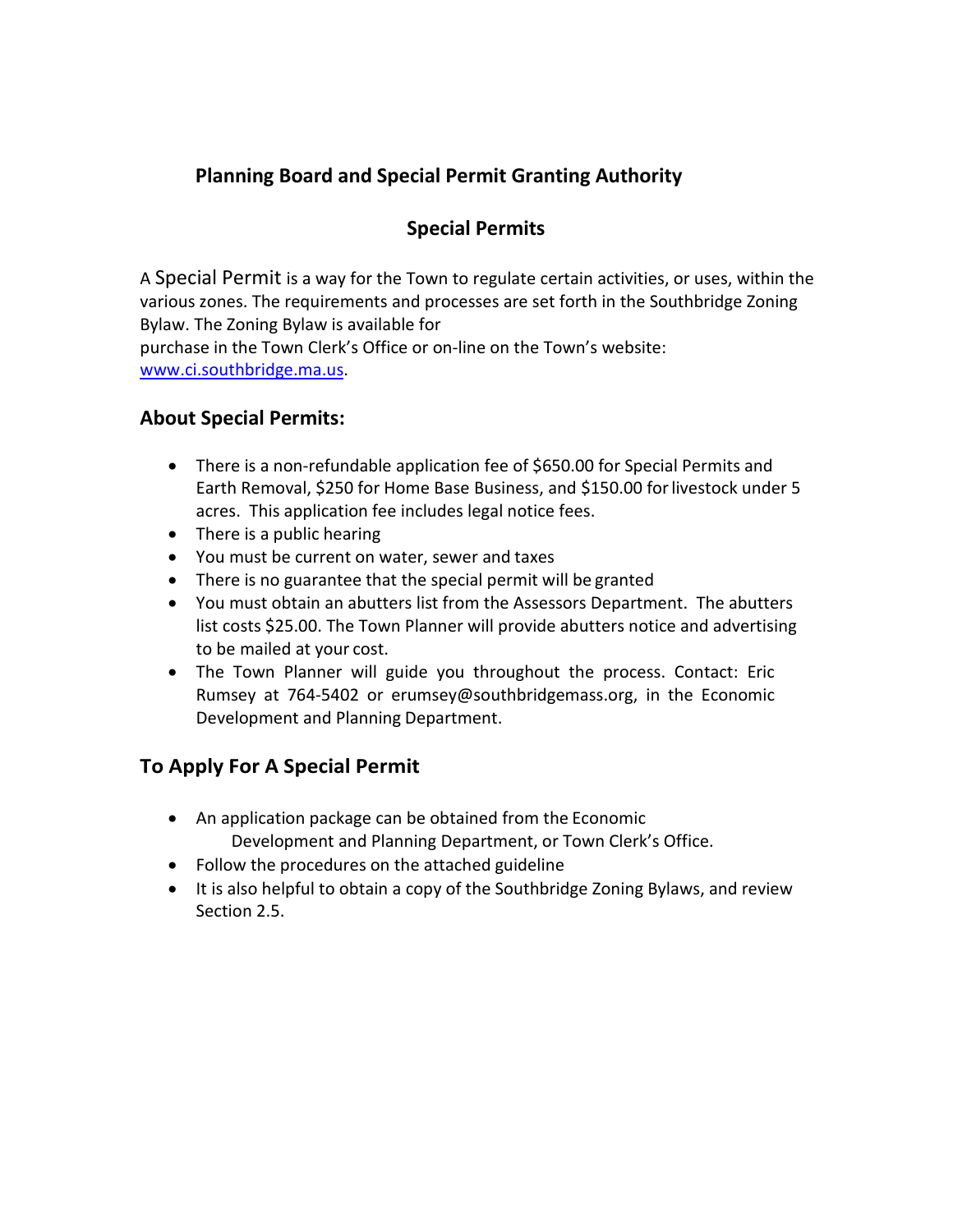

# Guidelines and Procedures for Special Permits

The Town of Southbridge Planning Board and Special Permit Granting Authority Town Hall 41 Elm Street Southbridge MA, 01550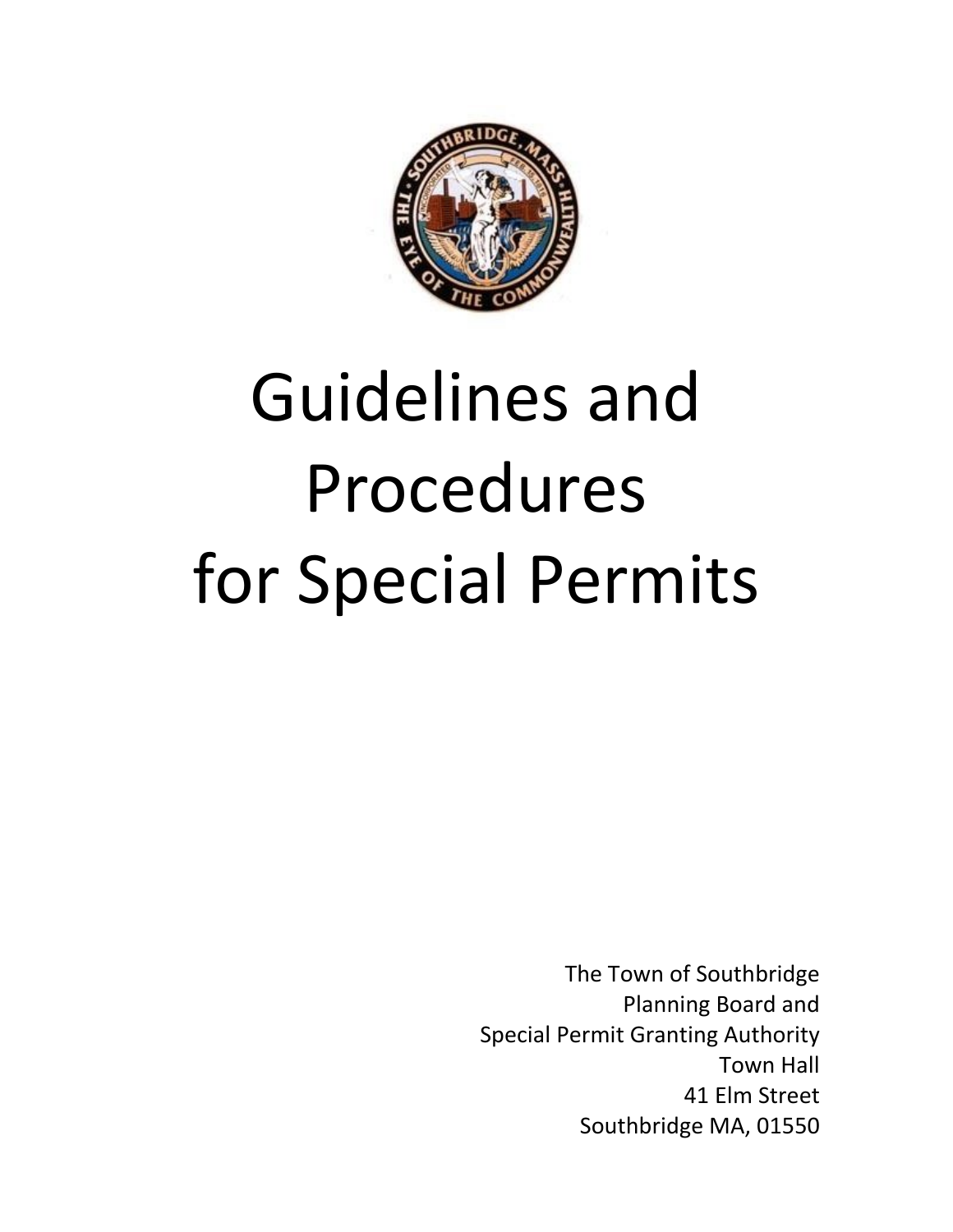### Town of Southbridge Planning Board and Special Permit Granting Authority

#### Guidelines and Procedures for Special Permits

1. Submit an application package to Eric Rumsey, Town Planner at the Economic Development and Planning Office, consisting of:

a. Completed application and narrative: Briefly describe your proposed project, noting the nature of the project, construction (if any), number of employees (if any), operating hours, signage, parking, materials used, storage, transport of product, nature of customer contact, and how it will affect the neighborhood.

Note: The application must include the Tax Collector's Office signature at the bottom of the application. This will verify that all taxes, water and sewer fees are current.

- b. Application fee: \$650.00 for Special Permits and Earth Removal, \$250 for Home Base Business, and \$150.00 forlivestock under 5 acres. This application fee includes legal notice fees.
- c. Plan: Either an engineered plan or a site plan, tape survey, or plot plan should be provided. The plan should cover parking, disposal, egress, setbacks, signage, lighting, and any other pertinent factors. If you are unable to provide an engineered plan, you may draw one by hand and petition the Board to allow it.

The plans should be submitted as follows:

3 full size sets (24x36) with all application materials 9 11x17 plan sets with application 2 Stormwater reports, if applicable 1 digital copy of all submitted material

The Planning Board will file your application and plan with the Town Clerk's office for you.

2. It is helpful to meet informally with the Board to have a home drawnplan approved or to review application materials for additional information needed.

3. Obtain a Request for an abutters list (surrounding properties within 300 feet of your property) from the Assessor's office. Fill out the form, and submit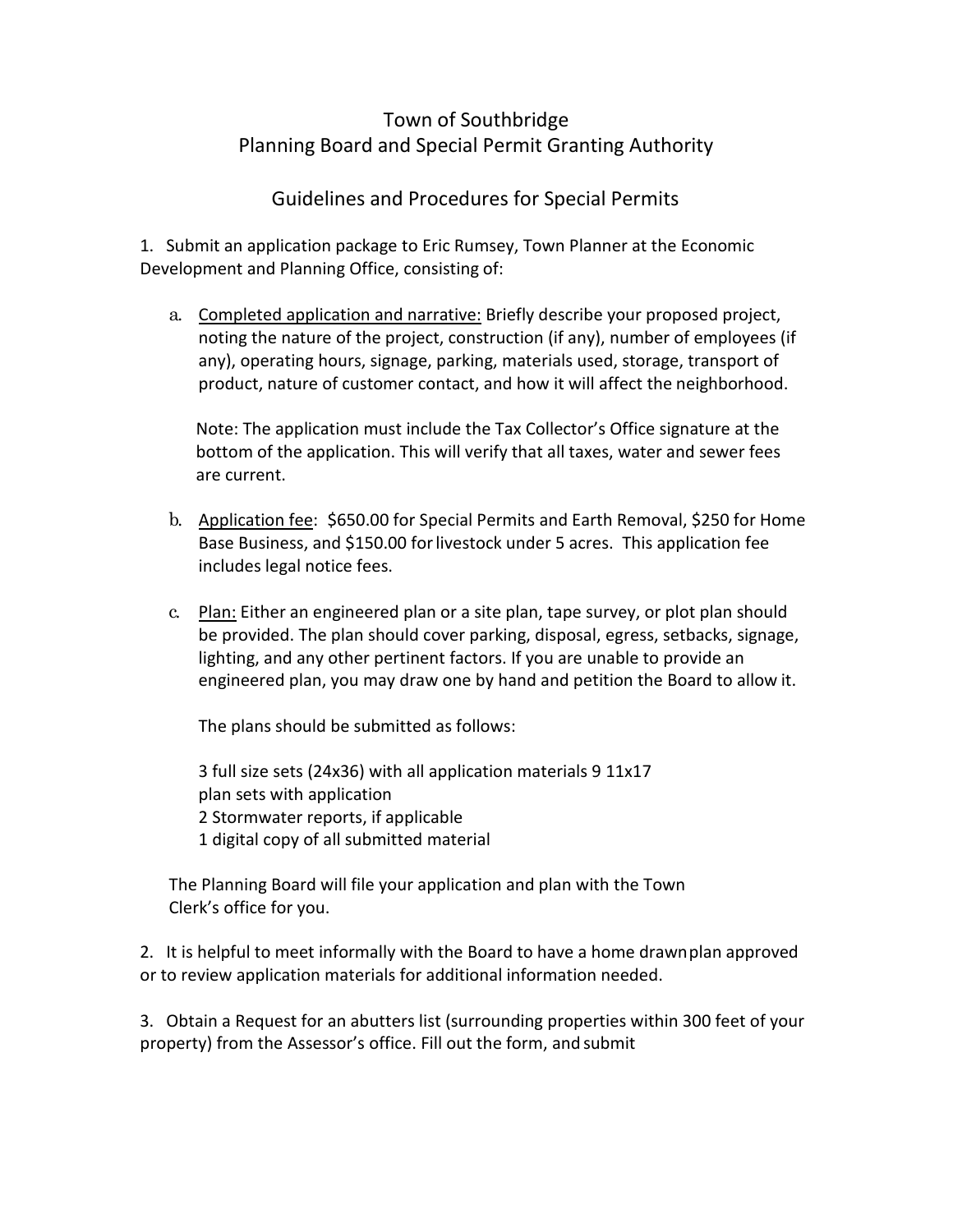it to the Assessor's Office. The Assessor's Office will contact you when your list is ready. There is now a fee of \$25.00 for the list.

4. The Planning Board will prepare a Notice of Public Hearing and submitit to the Worcester Telegram and Gazette for printing in the legal advertising section of the newspaper for two weeks prior to your public hearing.

5. You will receive a copy of the Notice of Public Hearing from the Town Planner. This will be used for abutter notification once copy of abutters list is filed with Planning Board by the Assessors' Office. The Town Planner will provide the notice to the applicant to be mailed.

6. The Planning Board conducts a site plan review and requests comments from the Department of Public Works, the Police Department, the Fire Department, and the Inspections Department. If warranted, the Conservation Commission, Historical Commission, and others will also be contacted for comment.

7. At the public hearing, the Chairman will read the notice of publichearing and declare the hearing opened. He will read the comments from Town Departments. He will then invite you to step forward to present your plan.

8. Explain your plan, briefly reviewing the topics outlined in theapplication narrative. Remember: if approved, your Special Permit consists of all the items included in your plan, narrative and presentation, and they become conditions of the permit.

9. The Chairman will ask the Board members if they have questions for you. These are usually helpful and give you the chance to clarify portions of your plan. The Chairman will then ask for public question and comment. Each person wanting to speak must be recognized by the Chairman and addresses the Chairman. The Chairman or Board members will ask foryour response, if needed. It is not necessary or appropriate for you to have dialogue with the public.

10. When the Board feels that the public has had ample opportunity for question or comment, they will vote to close the public hearing. The public no longer has the right to question or be heard, but they may still be present, if